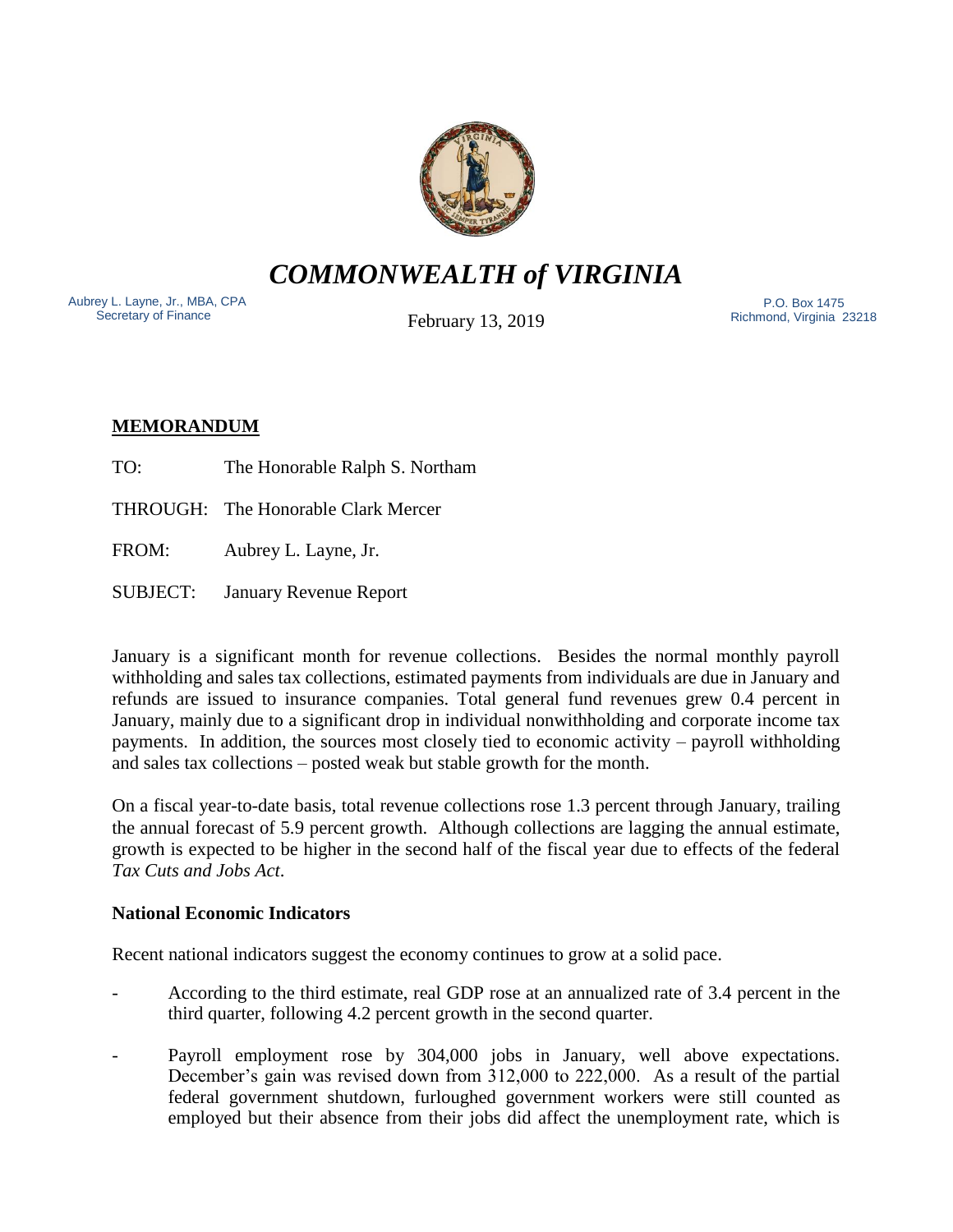February 13, 2019 Page 2 of 4

> measured in a separate survey. The unemployment rate increased from 3.9 percent to 4.0 percent in January.

- Initial claims for unemployment fell by 19,000 to 234,000 during the week ending February 2. The four-week moving average rose by 4,500 to 224,750. The level of claims is consistent with a healthy labor market.
- The Conference Board's index of leading indicators fell 0.1 percent in December following a 0.2 percent increase in November and a 0.3 percent decline in October, suggesting economic growth may have weakened.
- As the federal government shut down for 35 days, the Conference Board's index of consumer confidence fell 6.4 points to 120.2 in January. Both the expectations and present conditions components fell for the month although expectations had a more significant negative impact on the index.
- Conditions in the manufacturing sector improved in January. The Institute of Supply Management index rose from 54.3 to 56.6, a level consistent with continued growth.
- The CPI declined 0.1 percent in December after remaining flat in November. The index stands 1.9 percent above December of 2017. Core inflation (excluding food and energy prices) rose by 0.2 percent, and is 2.2 percent above a year ago.
- At its January meeting, the Federal Reserve left the federal funds target rate range unchanged at 2.25 to 2.5 percent.

### **Virginia Economy**

In Virginia, payroll employment rose 1.8 percent in December from December of last year. Northern Virginia posted growth of 0.8 percent; Hampton Roads rose 1.7 percent; and Richmond-Petersburg rose 1.6 percent. The seasonally adjusted unemployment rate held steady at 2.8 percent in December, the lowest rate since April 2001.

The Virginia Leading Index was unchanged in December after declining 0.1 percent in November. Auto registrations and future employment improved in December while initial claims rose and the U.S. Leading Index decreased. The indexes for Roanoke, Richmond, and Lynchburg fell, and the indexes for Hampton Roads and Northern Virginia were unchanged in December. The remaining regional indexes increased for the month.

### **January Revenue Collections**

Total general fund revenues grew 0.4 percent in January, mainly due to a significant drop in individual nonwithholding and corporate income tax payments. Sources most closely tied to economic activity – payroll withholding and sales tax collections – posted weak but stable growth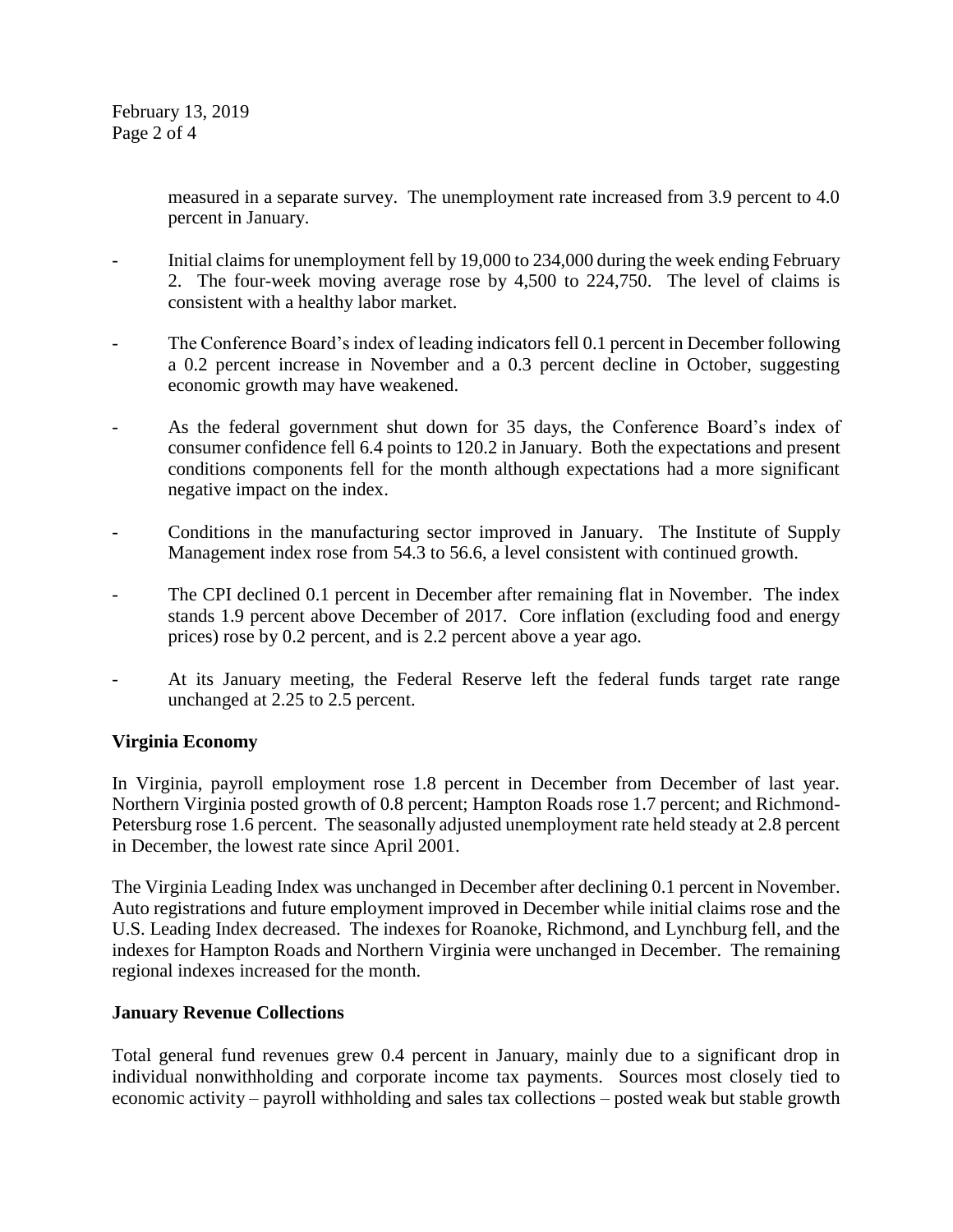February 13, 2019 Page 3 of 4

for the month. On a fiscal year-to-date basis, total revenue collections rose 1.3 percent through January, trailing the annual forecast of 5.9 percent growth.

*Net Individual Income Tax (71% of general fund revenues)*: Through January, collections of net individual income tax rose 0.4 percent from the same period last year, lagging the annual estimate of 6.7 percent growth. As stated earlier, growth is expected to pick up in the second half of the fiscal year due to effects of the federal *Tax Cuts and Jobs Act*. Performance in each component of individual income tax is as follows:

*Individual Income Tax Withholding (62% of general fund revenues)*: Collections of payroll withholding taxes rose 0.9 percent in January. The federal government shutdown did not have an effect this month because the shutdown ended and back pay was issued. Year-to-date, collections have grown 3.9 percent, close to the annual estimate of 3.8 percent growth.

*Individual Income Tax Nonwithholding (19% of general fund revenues)*: Collections in nonwithholding were \$434.1 million compared with \$448.7 million in January of last year, a decline of 3.3 percent.

December and January are significant months for collections in this source, and receipts can be distorted by the timing of payments. Taxpayers have until January  $15<sup>th</sup>$  to submit their fourth estimated payment for tax year 2018 and some of these payments are typically received in December so the two months must be considered together to assess growth. December payments were \$295.8 million below December of 2017. Receipts of nonwithholding for the two-month period of January-December decreased 36.4 percent from last year.

Year-to-date collections fell 15.5 percent, trailing the annual estimate of 15.2 percent growth. However, given that some of the extremely large payments from individuals received last December were, in fact, a proxy for their May  $1<sup>st</sup>$  final payment, it may be until May before a complete analysis can be done.

*Individual Income Tax Refunds*: In January, the Department of Taxation issued \$34.6 million in refunds compared with \$43.5 million in January of last year. The main income tax filing season begins in February.

*Sales Tax (17% of general fund revenues)*: Collections of sales and use taxes, reflecting December sales, rose 0.8 percent in January. The combined December and January receipts, representing the bulk of the holiday shopping season, was 3.9 percent above the same period last year. On a year-to-date basis, collections have risen 4.0 percent, ahead of the annual estimate of 3.7 percent growth.

*Corporate Income Tax (4% of general fund revenues)*: Collections of corporate income taxes were \$23.2 million in January, compared with receipts of \$35.4 million in January of last year.